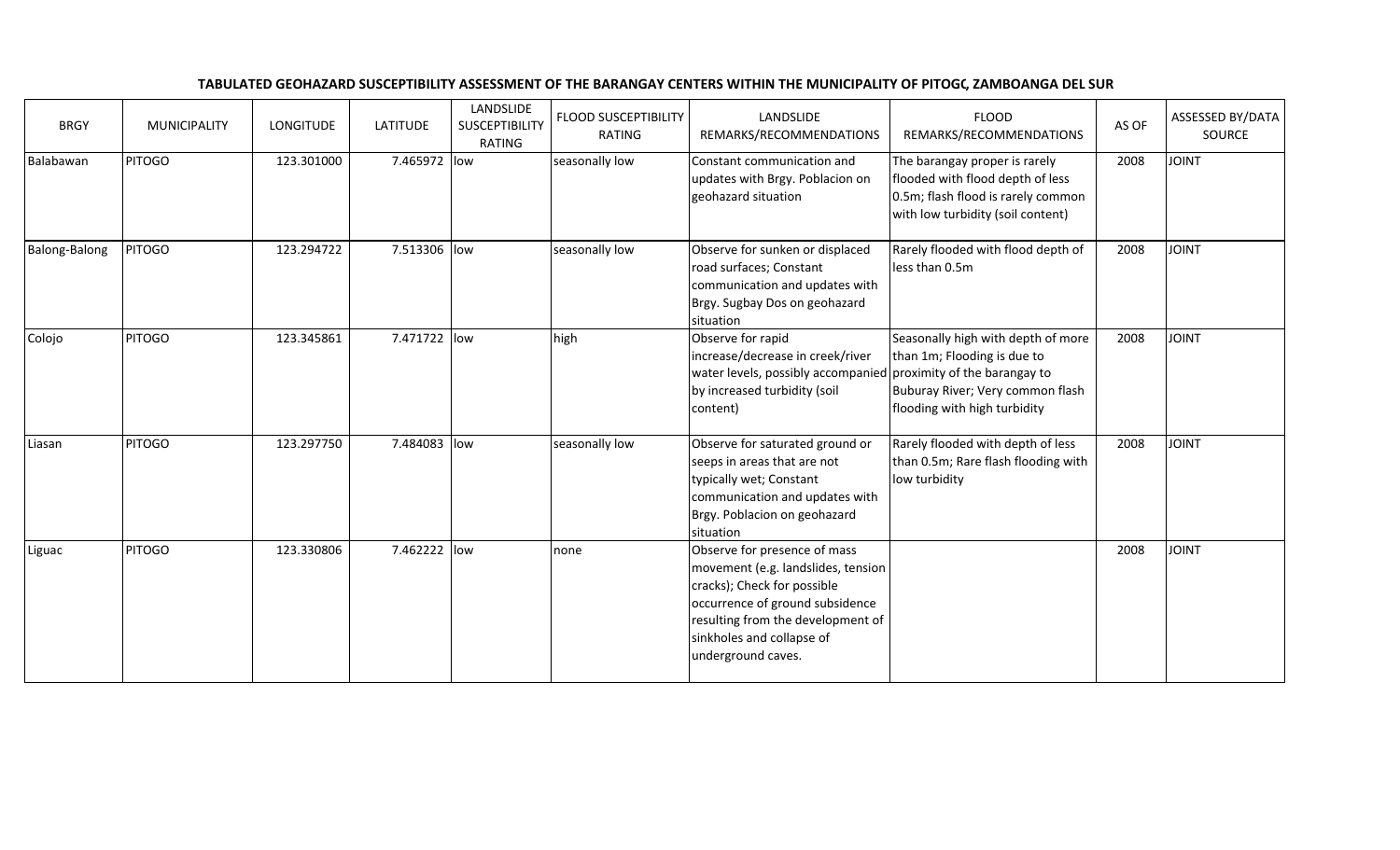| Limbayan               | <b>PITOGO</b> | 123.397333 |              | 7.367944 Low-Brgy. | seasonally low | Recommendations particularly for                  | Seasonal flooding with depth of less | 2008 | <b>JOINT</b> |
|------------------------|---------------|------------|--------------|--------------------|----------------|---------------------------------------------------|--------------------------------------|------|--------------|
|                        |               |            |              | Proper;            |                | slopes bounding the brgy. proper                  | than 0.5m                            |      |              |
|                        |               |            |              | High-areas         |                | and those between Brgys. Punta                    |                                      |      |              |
|                        |               |            |              | between Punta      |                | Flecha and Limbayan: Monitor                      |                                      |      |              |
|                        |               |            |              | Flecha and         |                | progress of mass movement (e.g.                   |                                      |      |              |
|                        |               |            |              | Limbayan           |                | landslides, tension cracks);                      |                                      |      |              |
|                        |               |            |              |                    |                | Observe for presence of mass                      |                                      |      |              |
|                        |               |            |              |                    |                | movement (e.g. landslides, tension                |                                      |      |              |
|                        |               |            |              |                    |                | cracks); Observe for saturated                    |                                      |      |              |
|                        |               |            |              |                    |                | ground and seeps in areas that are                |                                      |      |              |
|                        |               |            |              |                    |                | not typically wet; Slope stability                |                                      |      |              |
|                        |               |            |              |                    |                | measures needed for the section                   |                                      |      |              |
|                        |               |            |              |                    |                | between Brgys. Punta Flecha and                   |                                      |      |              |
|                        |               |            |              |                    |                | Limbayan                                          |                                      |      |              |
|                        |               |            |              |                    |                |                                                   |                                      |      |              |
|                        |               |            |              |                    |                |                                                   |                                      |      |              |
| Lower Paniki-an PITOGO |               | 123.342917 | 7.416417 low |                    | none           | Observe for presence of mass                      |                                      | 2008 | <b>JOINT</b> |
|                        |               |            |              |                    |                | movement (e.g. landslides, tension                |                                      |      |              |
|                        |               |            |              |                    |                | cracks); Check for possible ground                |                                      |      |              |
|                        |               |            |              |                    |                | subsidence resulting from the                     |                                      |      |              |
|                        |               |            |              |                    |                | development of sinkholes and                      |                                      |      |              |
|                        |               |            |              |                    |                | underground cavities.                             |                                      |      |              |
|                        |               |            |              |                    |                |                                                   |                                      |      |              |
| Matin-ao               | <b>PITOGO</b> | 123.379333 | 7.422806 low |                    | none           | Observe for presence of mass                      |                                      | 2008 | <b>JOINT</b> |
|                        |               |            |              |                    |                | movement (e.g. landslides, tension                |                                      |      |              |
|                        |               |            |              |                    |                | cracks)                                           |                                      |      |              |
| Panubigan              | <b>PITOGO</b> | 123.323722 | 7.428500 low |                    | seasonally low | Observe for presence of mass                      | Seasonally flooded with depth of     | 2008 | <b>JOINT</b> |
|                        |               |            |              |                    |                | movement (e.g. landslides, tension less than 0.5m |                                      |      |              |
|                        |               |            |              |                    |                | cracks); Check for possible                       |                                      |      |              |
|                        |               |            |              |                    |                | occurrence of ground subsidence                   |                                      |      |              |
|                        |               |            |              |                    |                | as a result of the                                |                                      |      |              |
|                        |               |            |              |                    |                | development/collapse of                           |                                      |      |              |
|                        |               |            |              |                    |                | underground cavities/caves.                       |                                      |      |              |
| Poblacion              | <b>PITOGO</b> | 123.311861 | 7.453278 low |                    | seasonally low | Observe for sunken or displaced                   | Seasonally flooded with depth of     | 2008 | <b>JOINT</b> |
|                        |               |            |              |                    |                | road surfaces (sinkhole, caves,                   | less than 0.5m; Rare occurrence of   |      |              |
|                        |               |            |              |                    |                | caverns); Constant communication                  | flash flood with moderate turbidity  |      |              |
|                        |               |            |              |                    |                | and updates with the municipal                    |                                      |      |              |
|                        |               |            |              |                    |                | mayor on geohazard situation                      |                                      |      |              |
|                        |               |            |              |                    |                |                                                   |                                      |      |              |